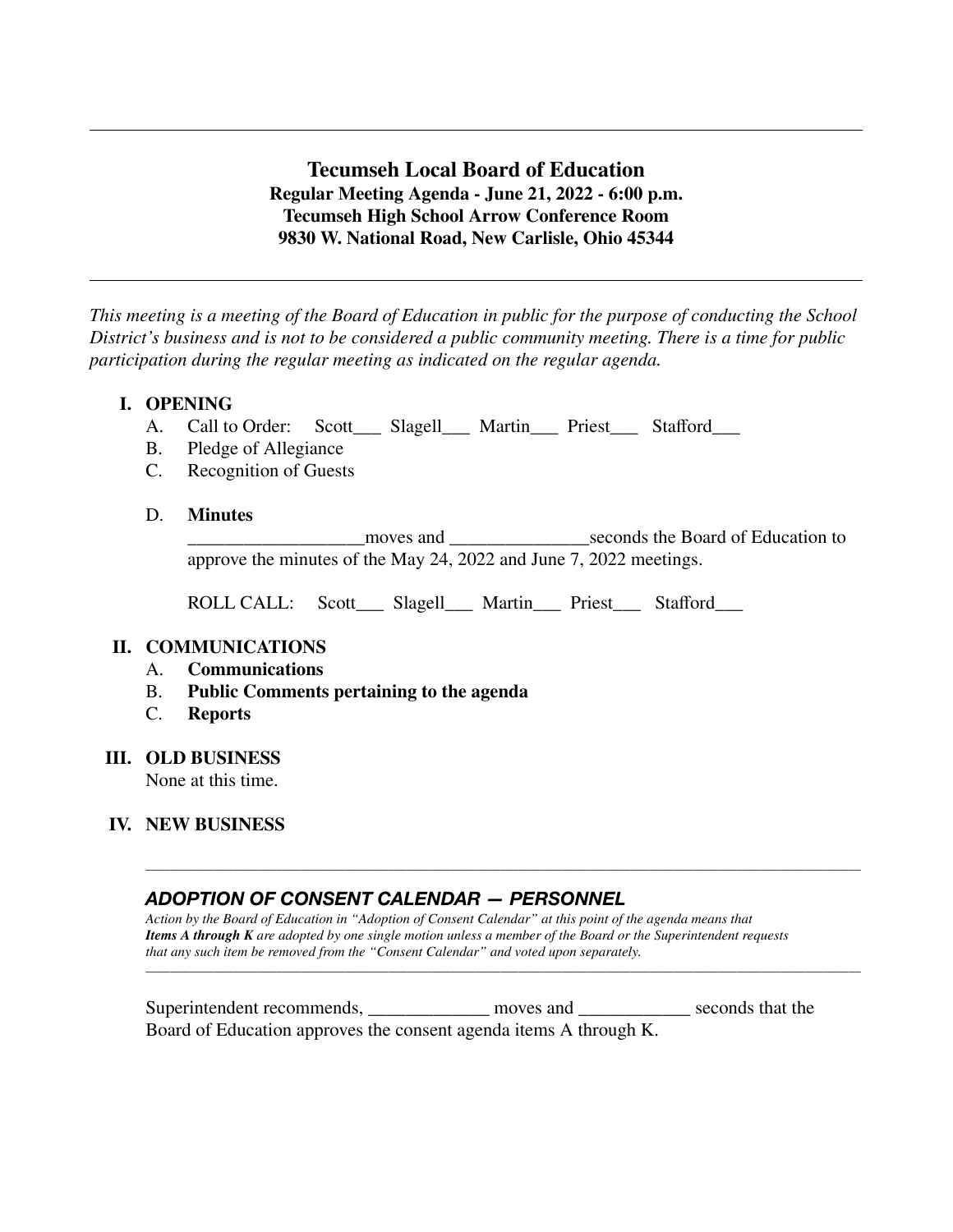#### **A. Resignations - Certified**

#### See Exhibit A.

Meagan Walters, 8th Grade Teacher at Tecumseh Middle School. Effective June 30, 2022. Reason - Personal.

Meagan Wagner, Guidance Counselor at Tecumseh Middle School. Effective \_\_\_, Reason - Personal.

Maddie Myers, 5th Grade Teacher at Donnelsville Elementary School. Effective at the end of the 2021-2022 school year. Reason - personal.

#### **B. Resignations - Classified**

See Exhibit B.

Carla Grout, Head Custodian at Donnelsville Elementary School. Effective June 10, 2022. Reason - Personal.

Jenny Donohoo, Title I Aide at Park Layne Elementary School. Effective at the end of the 2021-2022 school year. Reason - Personal.

Lisa Stump Paraprofessional at Park Layne Elementary School. Effective June 14, 2022. Reason - to accept another position within the district.

Kasey Medve, Custodian at Park Layne Elementary School. Effective June 17, 2022. Reason - to accept another position within the district.

### **C. Employment - Certified**

The following individuals are recommended for employment for the 2022-2023 school year, as presented. See Exhibit C.

CMSgt. Joseph Dittman, Aerospace Instructor at Tecumseh High School. Effective at the start of the 2022-2023 school year.

Thomas Mandryk, School Psychologist at Tecumseh High School and Tecumseh Middle School (8th Grade). Effective at the start of the 2022-2023 school year.

Brooks Gear, School Psychologist at Donnelsville Elementary School and Tecumseh Middle School (6th Grade and 7th Grade). Effective at the start of the 2022-2023 school year.

Tabatha Koetter, Intervention Specialist at New Carlisle Elementary School. Effective at the start of the 2022-2023 school year.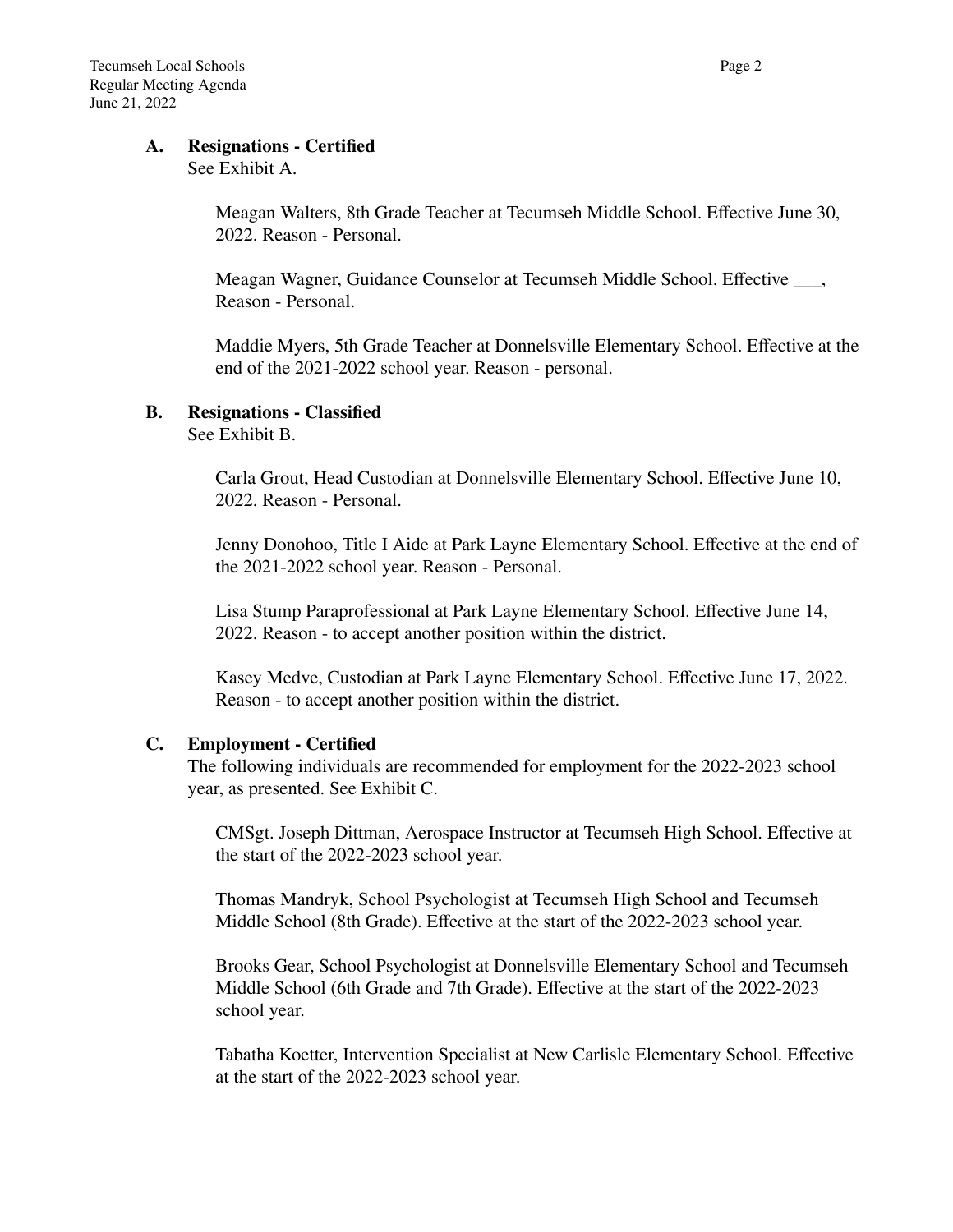Mackenzie Krapfel, English Teacher at Tecumseh High School. Effective at the start of the 2022-2023 school year.

### **D. Employment - Classified**

The following individual is recommended for employment for the 2022-2023 school year, as presented.

Hunter Sallie, Paraprofessional at Tecumseh Middle School. Effective at the beginning of the 2022-2023 school year.

Kasey Medve, Head Custodian at Donnelsville Elementary School. Effective June 20, 2022.

Lisa Stump, Paraprofessional at Tecumseh Middle School. Effective at the beginning of the 2022-2023 school year.

# **E. Employment - Substitute - Certified 2022-2023**

The individuals listed below are to be employed as a substitute on an as-needed basis for the 2022-2023 school year, as presented.

| Jennifer Bailey           | Eric Barga               | John Betts                  |
|---------------------------|--------------------------|-----------------------------|
| <b>Christopher Boring</b> | Gayle Borton             | Leslie Budding              |
| <b>Bart Cason</b>         | Janice Clark             | Robin Eaton                 |
| <b>Gerald Ehlinger</b>    | Cindy Englebrecht        | James Faber                 |
| <b>Elaine Frey</b>        | Jerome Gracy             | Hanna Haddix                |
| Amy Hall                  | Terri Hansel             | <b>Martin Harness</b>       |
| Nora Hickey               | Kaitlyn Hitt             | Lisa Holmes                 |
| Dinah Kadel               | Gene Karn                | Alyxandra Kearney           |
| Kathy Klay                | Donna Kline              | Deborah Korab               |
| Amy Leighty               | Cassidy Lemon            | Kathleen MacAlpine          |
| Cynthia Macasek           | Amanda McClain           | <b>Christopher McDaniel</b> |
| Kathrine McEnaney         | Mary McKinley            | <b>Ashley Niemitalo</b>     |
| Alan Peczkowski           | <b>Lehan Peters</b>      | Carolyn Pttel               |
| Mark Richardson           | <b>Timothy Rizer</b>     | Joshwa Rutherford           |
| Angela Scott              | Kurt Seibenick           | Randy Shady                 |
| Dennis Shumaker           | <b>Zechariah Simmons</b> | <b>Britney Snapp</b>        |
| Rebecca Somers            | Wilda Stanley            | Samantha Stover             |
| <b>Kane Stratton</b>      | Cynthia Summerfield      | Catherine Sutherly          |
| Chad Taylor               | <b>Anthony Taylor</b>    | Amanda Thurman              |
| Tatyanna Ubbink           | Amy Walp                 | Teresa Walton               |
| <b>Brooke Westbeld</b>    | Robert Wigton            | Derek Worthington           |
| Roxane Wright             |                          |                             |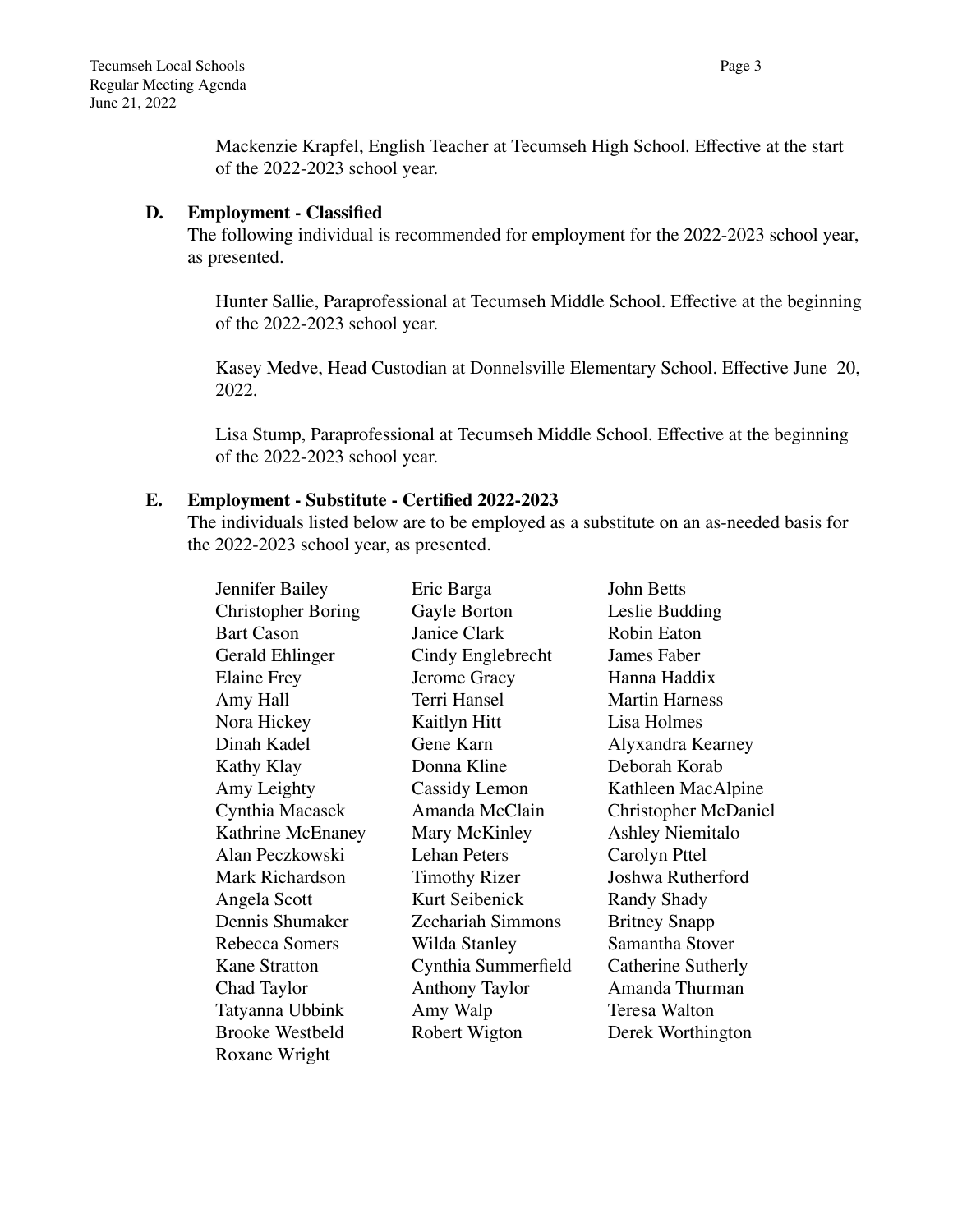#### **F. Employment - Substitute - Classified 2022-2023**

The individuals listed below are to be employed as a substitute on an as-needed basis for the 2022-2023 school year, as presented.

| Donald Arndts            | Jessica Blumenschein   | Kellsi Caudill          |
|--------------------------|------------------------|-------------------------|
| John Chenault            | <b>Marvin Cornett</b>  | Roberta Cornett         |
| Caitlin Cory             | Christy Crawford       | Olivia Crew             |
| Lisa Crist               | <b>Megan Davenport</b> | Ciara Diamond           |
| Brandi Diehl             | Dillon Driskill        | <b>Timothy Emberton</b> |
| Randi Fiste              | Catherine Gracy        | <b>Kelley Griest</b>    |
| Dale Grimm               | <b>Marley Hatton</b>   | Mattie Hillman*         |
| Brenda Hobbs             | Kristi Horne           | <b>Makailyn Marlow</b>  |
| Zachary McCloud          | Amy McMahan            | Beryl McNabb            |
| Melissa McNabb           | <b>Helen Mullins</b>   | <b>Melissa Peters</b>   |
| <b>Jill Reese</b>        | Helen Rickert          | Jordan Rose             |
| Nayeli Sanchez Hernandez |                        | Doris Shackleton        |
| Tara Shenefield          | Skyler Smyth           | <b>Anthony Watson</b>   |
| Krystal Williams         | Sarah Wilson           | Gary Wilson             |
| April Wise               | <b>Betty Young</b>     | Thomas Young            |

**\***pending completion of background check

## **G. Employment - Supplemental - Travel**

The following list of employees and travel amounts are recommended for approval for the 2022-2023 school year.

| Accurso, Dianna   | \$550   | Cassidy, Veronica | \$900   |
|-------------------|---------|-------------------|---------|
| Circle, Andrea    | \$750   | Eier, Craig       | \$2,200 |
| Emory, Bendi      | \$550   | Fogt, Melissa     | \$2,000 |
| Gehret, DeAnna    | \$1,000 | Knotts, Jan       | \$750   |
| Linch, Karin      | \$200   | Mandryk, Thomas   | \$800   |
| Massie, Suzanne   | \$300   | Medve, Dawn       | \$450   |
| Moore, Beth       | \$1,000 | Nickell, Debbie   | \$550   |
| Kaiser, Daniel    | \$500   | Noaks, Krystyna   | \$300   |
| Gear, Brooks      | \$800   | Perkins, Gretchen | \$300   |
| Reynolds, Stacy   | \$2,200 | Riffel, Jennifer  | \$750   |
| Rinaldo, Marianne | \$600   | Short, Julia      | \$300   |
| Vehorn, Todd      | \$2,300 | Wile, Susan       | \$3,000 |
| Dixon, Brian      | \$2,000 | Ottley, Ubaldina  | \$750   |

# **H. Employment - Supplemental - Extended Time**

The following employees and the amount of their extended time are recommended for the 2022-2023 school year.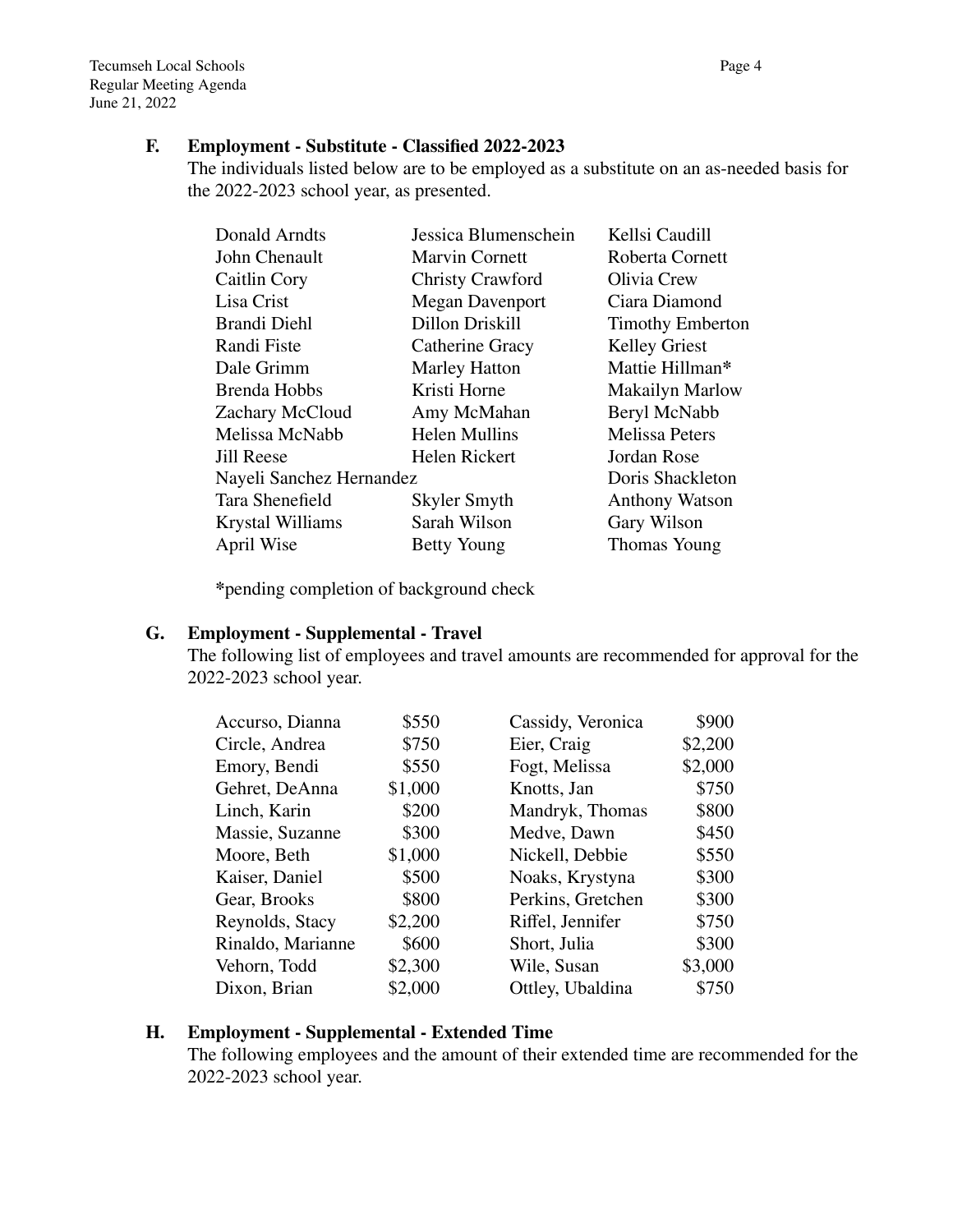| THS Guidance              | 5 days  |
|---------------------------|---------|
| <b>THS Guidance</b>       | 5 days  |
| <b>THS Guidance</b>       | 5 days  |
| <b>TMS</b> Guidance       | 5 days  |
| Family & Consumer Science | 5 days  |
| VoAg                      | 30 days |
|                           |         |

#### **I. Employment - Supplemental - Department Head**

The following individuals are recommended for the department head supplemental for the 2022-2023 school year, salary as per the Negotiated Agreement.

| Art                              | <b>Stephanie Stevens</b> |
|----------------------------------|--------------------------|
| English                          | Lisa Moon                |
| Guidance                         | Kristine Talley          |
| <b>Health/Physical Education</b> | Roger Culbertson         |
| Math                             | Michael Crago            |
| Music                            | Melissa Willardson       |
| Science                          | <b>Scott Herbert</b>     |
| <b>Social Studies</b>            | Doug Free                |
| <b>Special Education</b>         | Lisa Wells               |
| <b>Vocational Department</b>     | <b>Todd Vehorn</b>       |
| <b>Business</b>                  | Michelle Haythe          |
| Foreign Language                 | Stephen Rudnicki         |
|                                  |                          |

### **J. Employment - Supplemental - Music**

The following individuals are recommended for the positions as listed for the 2022-2023 school year – salary as per the Negotiated Agreement.

| <b>Band Camp</b>           | Melissa Willardson |
|----------------------------|--------------------|
| <b>Band Camp Assistant</b> | Bryan Martin       |
| <b>Band Camp Assistant</b> | Gwen Chappell      |

### **K. Employment - Supplemental - Miscellaneous**

The following individuals are recommended for the positions as listed for the 2022-2023 school year – salary as per the Negotiated Agreement.

| Doug Couch                   |
|------------------------------|
| Lisa Moon                    |
| Adrienne Werling             |
| <b>Brian Haley</b>           |
| Michelle Peters, Justin Hoke |
| Lisa Moon                    |
| April Lowrey                 |
| Kristie Talley               |
| Kristie Talley               |
| <b>Adrienne Werling</b>      |
|                              |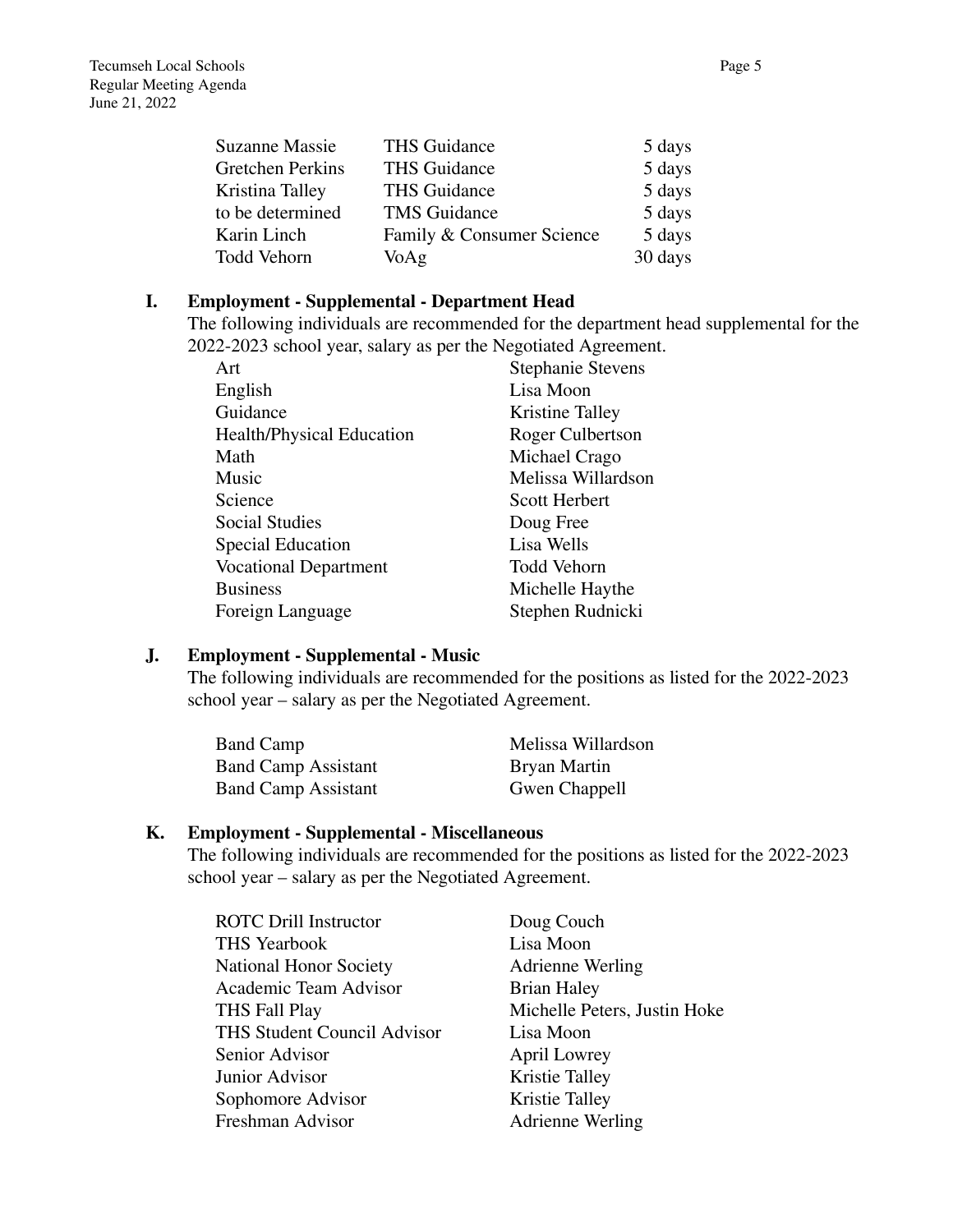| <b>TMS</b> Yearbook                 |  |
|-------------------------------------|--|
| <b>TMS Student Council Advisors</b> |  |

Annie Huffman, Mallory Adams Christi Leggett, Sara Nelson, Jennifer Hulbert, Mariah Whitman

ROLL CALL: Scott\_\_\_ Slagell\_\_\_ Martin\_\_\_ Priest\_\_\_ Stafford\_\_\_

# *ADOPTION OF CONSENT CALENDAR — ADMINISTRATIVE*

*Action by the Board of Education in "Adoption of Consent Calendar" at this point of the agenda means that Items L through BB are adopted by one single motion unless a member of the Board or the Superintendent requests that any such item be removed from the "Consent Calendar" and voted upon separately.*

\_\_\_\_\_\_\_\_\_\_\_\_\_\_\_\_\_\_\_\_\_\_\_\_\_\_\_\_\_\_\_\_\_\_\_\_\_\_\_\_\_\_\_\_\_\_\_\_\_\_\_\_\_\_\_\_\_\_\_\_\_\_\_\_\_\_\_\_\_\_\_\_\_\_\_\_\_\_\_\_\_\_\_\_\_\_\_\_\_\_\_\_\_\_\_\_\_\_\_\_\_\_\_\_\_\_\_\_\_\_\_\_\_\_\_

\_\_\_\_\_\_\_\_\_\_\_\_\_\_\_\_\_\_\_\_\_\_\_\_\_\_\_\_\_\_\_\_\_\_\_\_\_\_\_\_\_\_\_\_\_\_\_\_\_\_\_\_\_\_\_\_\_\_\_\_\_\_\_\_\_\_\_\_\_\_\_\_\_\_\_\_\_\_\_\_\_\_\_\_\_\_\_\_\_\_\_\_\_\_\_\_\_\_\_\_\_\_\_\_\_\_\_\_\_\_\_\_\_\_\_

Superintendent recommends, moves and seconds that the Board of Education approves the consent agenda items L through BB.

### **L. Service Agreement Approval - Advanced Mechanical Services, Inc.**

The board is asked to approve a two year preventive maintenance agreement with Advanced Mechanical Services, Inc. The contract runs from July 1, 2022 to June 30, 2024. The total amount to approve is \$50,815 per year. See Exhibit L.

### **M. Service Agreement Approval - Comfort Systems**

The board is asked to approve a two year system controls maintenance agreement with Comfort Systems at \$11,800 each year. The contract runs from July 1, 2022 to June 30, 2024. See Exhibit M.

### **N Strategic Management Solutions Contracts**

The board is asked to approve the renewal contracts with Strategic Management Solutions to provide services for E-Rate for a period of one year, as presented. See Exhibit N.

### **O. AFJROTC Minimum Instructor Pay**

The board is requested to approve an adjustment in pay from July 2021 through June 2022 for the ROTC instructors Major Couch and CMSgt Joseph Dittman, as per the Department of the Air Force, Air Education and Training Command, with the amount to be determined. This is an adjustment to fulfill the contract obligation. The contracts for the 2022-2023 school year for the AFJROTC position will be adjusted to reflect this increase/decrease in pay.

### **P. A la carte and Catering Price Lists**

The Tecumseh Local Child Nutrition Services has submitted for board approval ala carte and catering price lists for the 2022-2023 school year, as presented. See Exhibit P.

### **Q. Contract - Clark County ESC**

The board is asked to approve a contract for services with the Clark County Educational Service Center for Fiscal Year 2023, as presented. See Exhibit Q.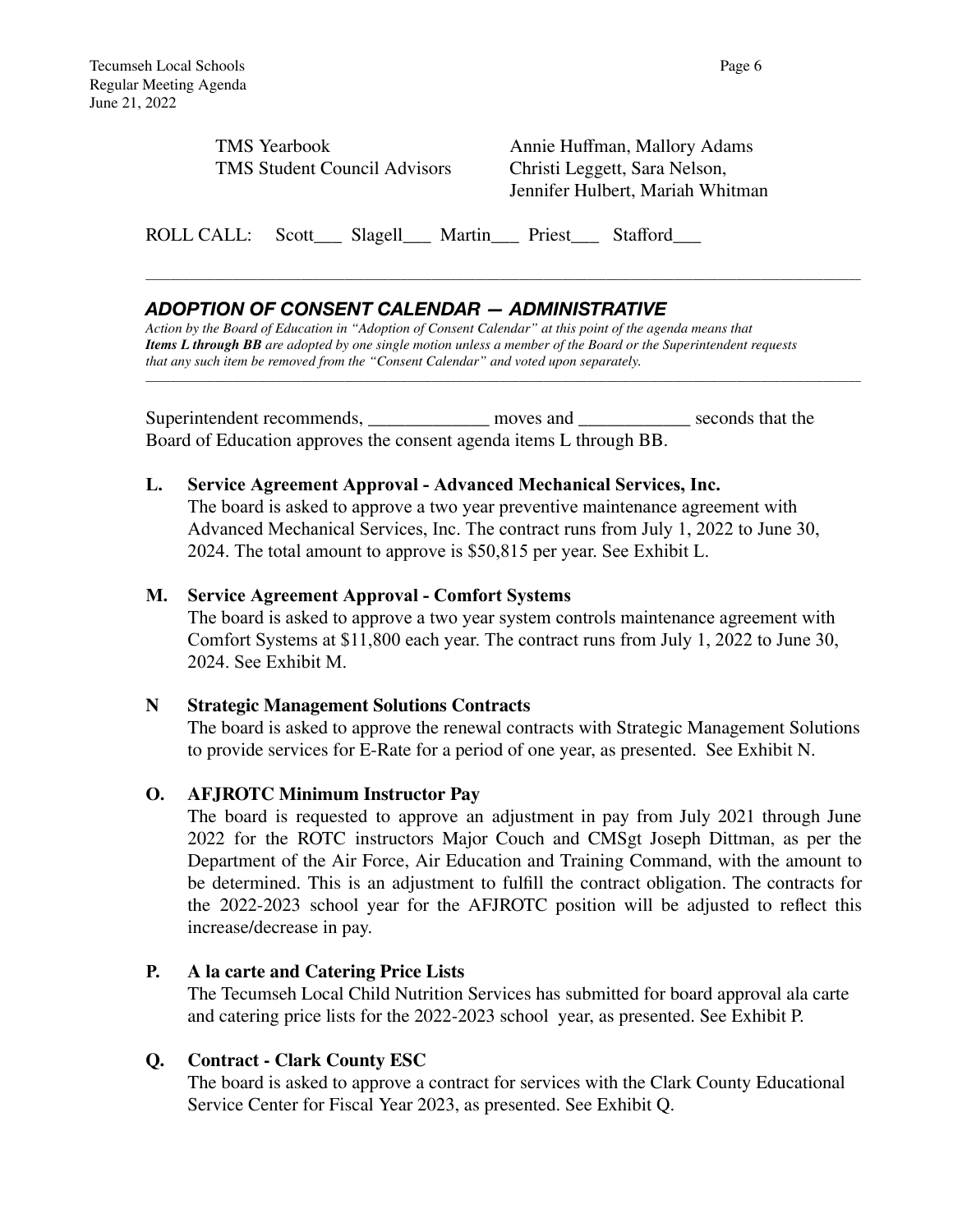# **R. Contract - Montgomery County ESC**

The board is asked to approve a contract for services with the Montgomery County Educational Service Center for Fiscal Year 2023, as presented. See Exhibit R.

## **S. Wireless Communication Allowance**

The board is asked to approve the wireless communication allowance of \$40.00 per month for eligible employees for Fiscal Year 2023, as per Board Policy #7530.01, as presented.

| Jay Burkholder         |
|------------------------|
| Andrea Circle          |
| Susan Wile             |
| Craig Eier             |
| Lauren McFarland       |
| Steve Lokai            |
| <b>Aaron Oakes</b>     |
| Kathryn Randenburg     |
| <b>Ubaldina Ottley</b> |
|                        |

# **T. Professional Meeting Approval**

The Tecumseh Local Board of Education has annually authorized the superintendent, or her designee, to approve/disapprove applications for professional meetings, which conform to established board policies and which are within the amount appropriated for such activities.

This authorization has been standard for the Tecumseh Local Board of Education for many years. Should the board not give authorization, each professional leave would require board approval.

The superintendent recommends the board authorize the superintendent, or her designee, to approve/disapprove applications for professional leave, as stated.

# **U. Appoint Harassment Grievance Officer**

Tecumseh Local Board of Education Policies 3362, 4362, and 5517 - Anti Harassment requires that the board annually appoint a grievance officer to process all sexual harassment complaints in accordance with the procedures set out. The board is requested to appoint Paula Crew as such grievance officer for the 2022-2023 school year.

# **V. Student Fees K-8**

Student fees for the elementary and middle schools were \$25 for the 2022-2022 school year and it is recommended by the superintendent that the student fees remain at \$25 for the 2022-2023 school year.

# **W. Technology Fees K-12**

Technology fees of \$30 will be an additional fee for all Tecumseh K-12 students to help insure and maintain student devices, beginning with the 2022-2023 school year.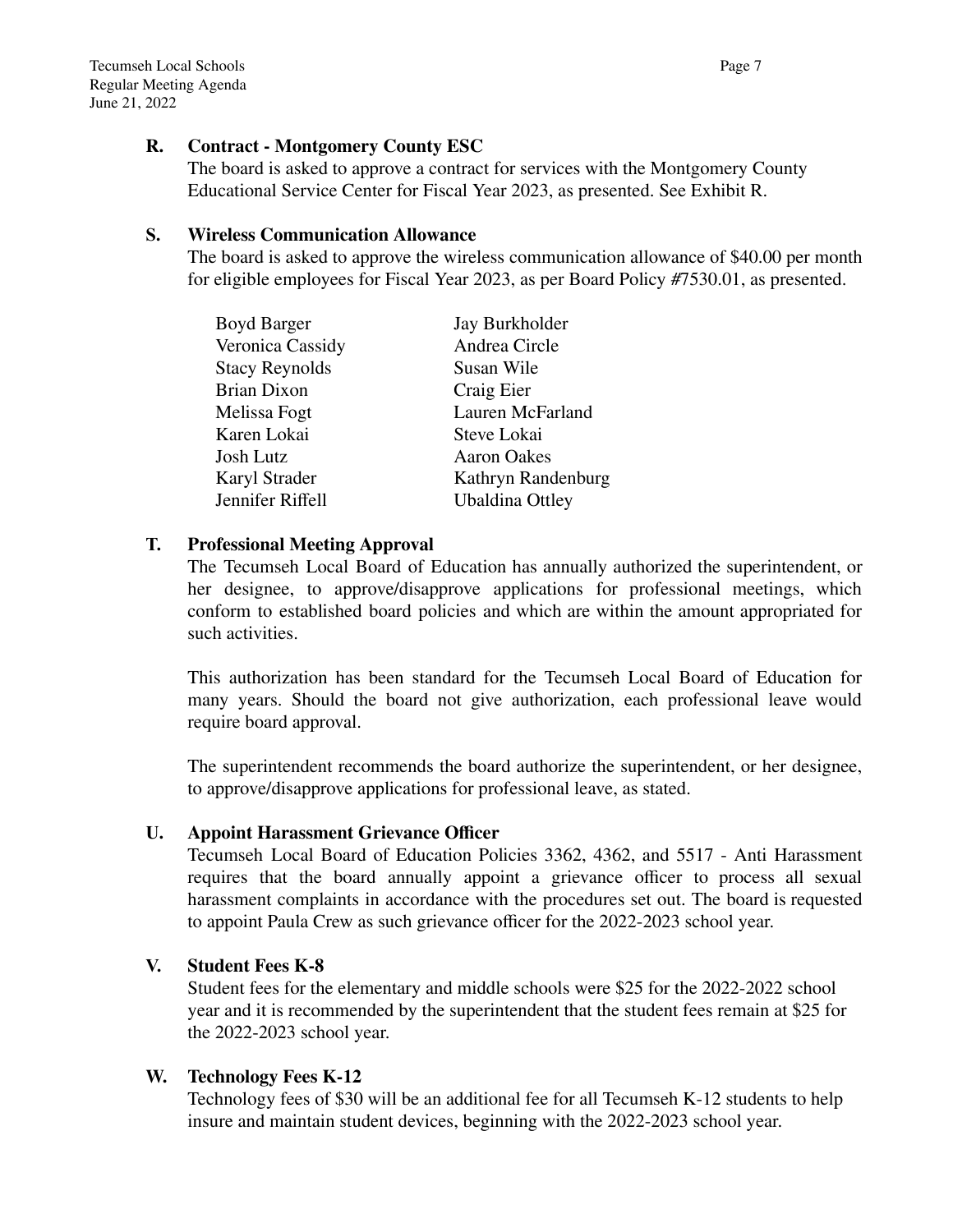# **X. State and Federal Programs**

Boards of education are required to annually approve the state and federal programs for the coming year. The board is requested to approve all available state, federal, and private programs, including:

| High Schools That Work Grant (461-9023) |                                                    |  |
|-----------------------------------------|----------------------------------------------------|--|
|                                         | 5th Quarter Agriculture Education Grant (461 9301) |  |
| Title I-C                               | Migrant Education (505 9023)                       |  |
| ESSER                                   | CARESAct/ESSER Funds (507 9222, 507 9322)          |  |
| ARP                                     | ARP Homeless (507-9422)                            |  |
| <b>IDEA-B</b>                           | Special Education (516 9023)                       |  |
| ARP                                     | ARP IDEA (516-9222)                                |  |
| Title I                                 | Supplemental School Improvement (536 9023)         |  |
| Title III                               | L.E.P. (551 9023)                                  |  |
| Title I-A                               | Targeted Assistance (572 9023)                     |  |
| Title                                   | School Quality Improvement (572 9922)              |  |
| ARP                                     | ARP Preschool (587-9222)                           |  |
| Title II-A                              | Improving Teacher Quality (590 9023)               |  |
| Title IV-A                              | Student Support and Academic Enrichment (584-9023) |  |
|                                         |                                                    |  |

# **Y. EPC Cooperative School Bus Purchasing Program**

The board is asked to approve participation in the EPC Cooperative School Bus Purchasing Program for FY23. This approval gives the EPC permission to advertise and receive bids on the Board's behalf as per the specifications submitted for the purchase of school buses. This approval does not approve the actual purchase of buses. Any bus purchases during the year will come to the Board separately for approval.

# **Z. EZ Pay Fees**

The board is asked to approve the waiver of all fees charged to parents for online payments through EZ Pay for the months of August and September 2022. The District will then be charged for those fees based on the amount paid in total by families for those two months.

# **AA. Summer Help Salary Increase**

The Board is asked to increase the summer help hourly rate for Kyle Leathley from \$15.33 to \$16.50.

# **BB. Lease Approval - MVCDC**

The board is asked to approve the lease of classroom and office space at Medway Elementary School Building. The lease is between Tecumseh Local Schools and Miami Valley Child Development Centers, Inc., and runs from August 1, 2022 through July 31, 2023. See Exhibit BB.

ROLL CALL: Scott\_\_\_ Slagell\_\_\_ Martin\_\_\_ Priest\_\_\_ Stafford\_\_\_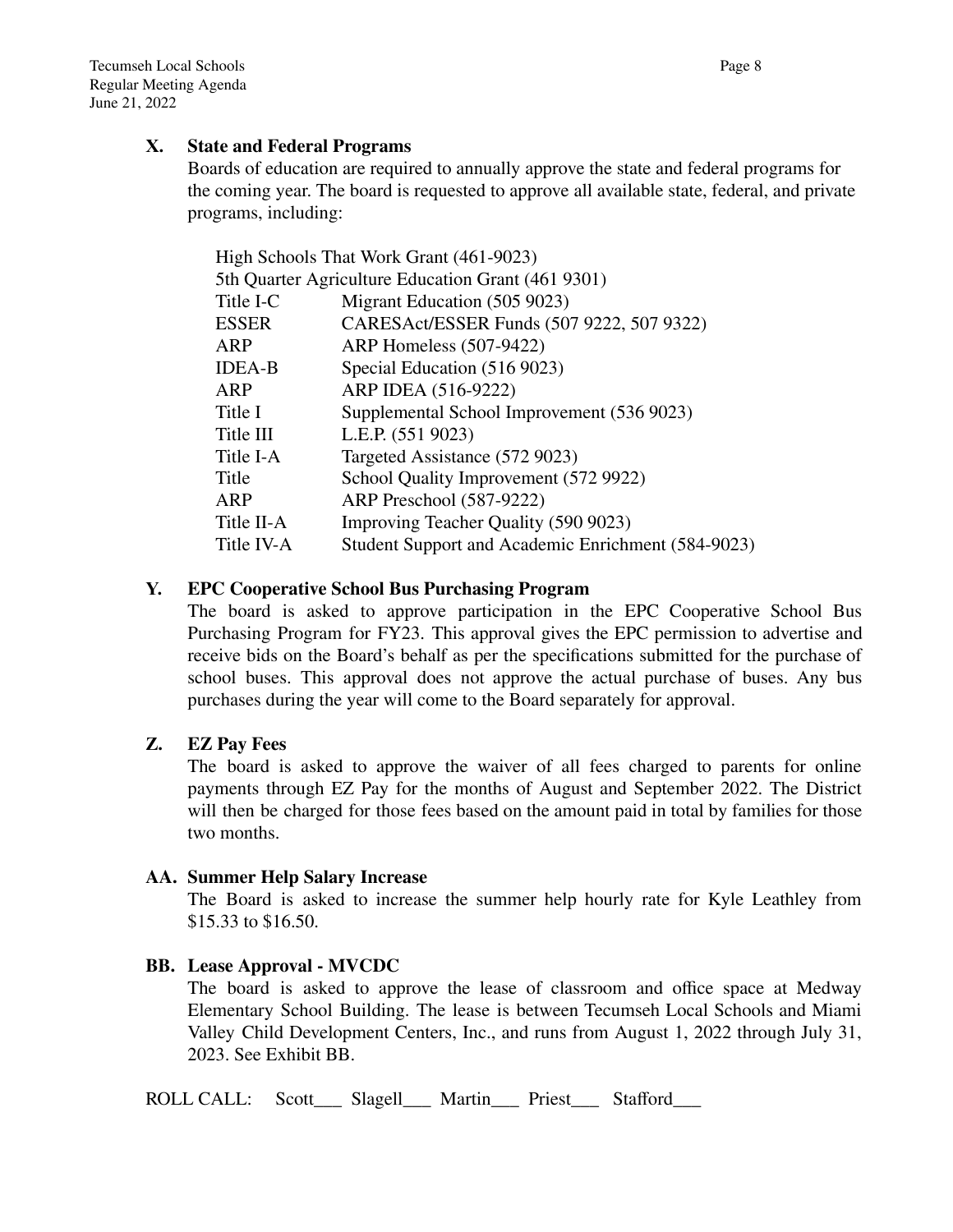### *ADOPTION OF CONSENT CALENDAR — FINANCIAL*

*Action by the Board of Education in "Adoption of Consent Calendar" at this point of the agenda means that Items CC through SS are adopted by one single motion unless a member of the Board or the Superintendent requests that any such item be removed from the "Consent Calendar" and voted upon separately.*

\_\_\_\_\_\_\_\_\_\_\_\_\_\_\_\_\_\_\_\_\_\_\_\_\_\_\_\_\_\_\_\_\_\_\_\_\_\_\_\_\_\_\_\_\_\_\_\_\_\_\_\_\_\_\_\_\_\_\_\_\_\_\_\_\_\_\_\_\_\_\_\_\_\_\_\_\_\_\_\_\_\_\_\_\_\_\_\_\_\_\_\_\_\_\_\_\_\_\_\_\_\_\_\_\_\_\_\_\_\_\_\_\_\_\_

\_\_\_\_\_\_\_\_\_\_\_\_\_\_\_\_\_\_\_\_\_\_\_\_\_\_\_\_\_\_\_\_\_\_\_\_\_\_\_\_\_\_\_\_\_\_\_\_\_\_\_\_\_\_\_\_\_\_\_\_\_\_\_\_\_\_\_\_\_\_\_\_\_\_\_\_\_\_\_\_\_\_\_\_\_\_\_\_\_\_\_\_\_\_\_\_\_\_\_\_\_\_\_\_\_\_\_\_\_\_\_\_\_\_\_

Superintendent recommends, moves and seconds that the Board of Education approves the consent agenda items CC through SS.

#### **CC. Financial Reports**

The board is asked to review and approve the financial reports for May, 2022.

#### **DD. Fund Advances**

The board is asked to approve the following as presented: Negative fund balances covered by unencumbered general fund balance May, 2022.

| \$265,087.75    |
|-----------------|
| (\$164.96)      |
| \$0.00          |
| (\$10,269.18)   |
| \$0.00          |
| $(\$90,629.94)$ |
| $(\$336.15)$    |
| $(\$79.98)$     |
| $(\$46,484.35)$ |
| (\$13,896.09)   |
| \$0.00          |
| $(\$2,403.11)$  |
| $(\$68,909.55)$ |
| \$0.00          |
| $(\$13,292.37)$ |
| $(\$2,237.98)$  |
| $(\$6,727.18)$  |
| $(\$9,656.91)$  |
|                 |

This information is to notify the Board of Education and show there are sufficient funds in the general funds to cover the negative grant funds.

#### **EE. Amend Estimated Resources and Appropriations**

The board is asked to amend estimated resources and appropriations, as presented in Exhibit EE.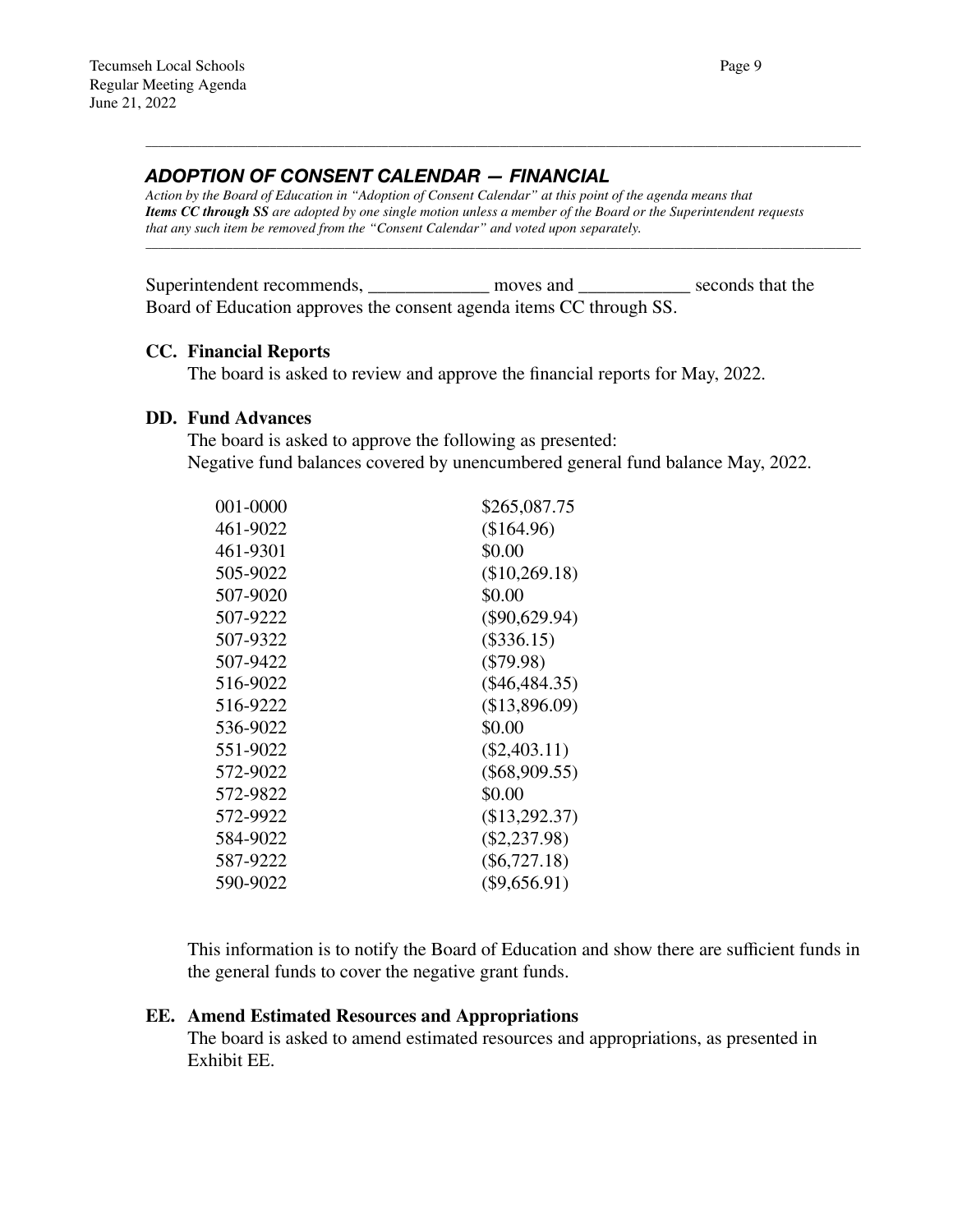# **FF. Contract with Interpreters of the Deaf, LLC**

The board is asked to approve a contract with *Interpreter Services of the Deaf* for a Tecumseh Local student who requires these services, as presented in Exhibit FF.

# **GG. Approval of "Tournament Only" Positions**

The board is asked to approve the following rates based on the OHSAA Tournament policies requiring individuals to be paid through district payroll. These are "Tournament Only" positions and will be filled at the stated rates at the discretion of the high school Athletic Director for the 2022-2023 school year. These positions may not be filled in time to get them board approved prior to a tournament taking place.

Tournament Site Manager - \$30 Ticket Takers/Sellers - \$30 Team Door - \$30 Public Announcers - \$30 Scoreboard Operators/Clock - \$30 Statisticians - \$30 Trainer - \$40 Manager - \$60 Site Manager - \$30

### **HH. Appropriations Amendment**

Approval is requested to amend district revenue and appropriations with the county auditor's office at the end of June 2022 according to the official appropriations document and certificate of estimated resources, as on file in the Treasurer's office.

# **II. Adoption of Temporary Appropriations for July 1, 2022 through June 30, 2023 for all Funds**

Temporary Appropriations to meet ordinary expenses at the fund level for July 1, 2022 through June 30, 2023 fiscal year are recommended for adoption, with official documents and the 412 certificate as on file in the Treasurer's office.

### **JJ. Processing Vouchers**

It is recommended that the Treasurer be authorized to process open vouchers for all funds as required to comply with company discounting.

### **KK. Authorization to Request an Advance on Taxes**

It is recommended that the Treasurer be authorized to request from the Clark County Auditor, advances on taxes when available during the 2022-2023 fiscal year.

#### **LL. Authorization to Invest**

It is recommended that the Treasurer be authorized to invest funds, as available, during the 2022-2023 fiscal year according to board adopted investment policies.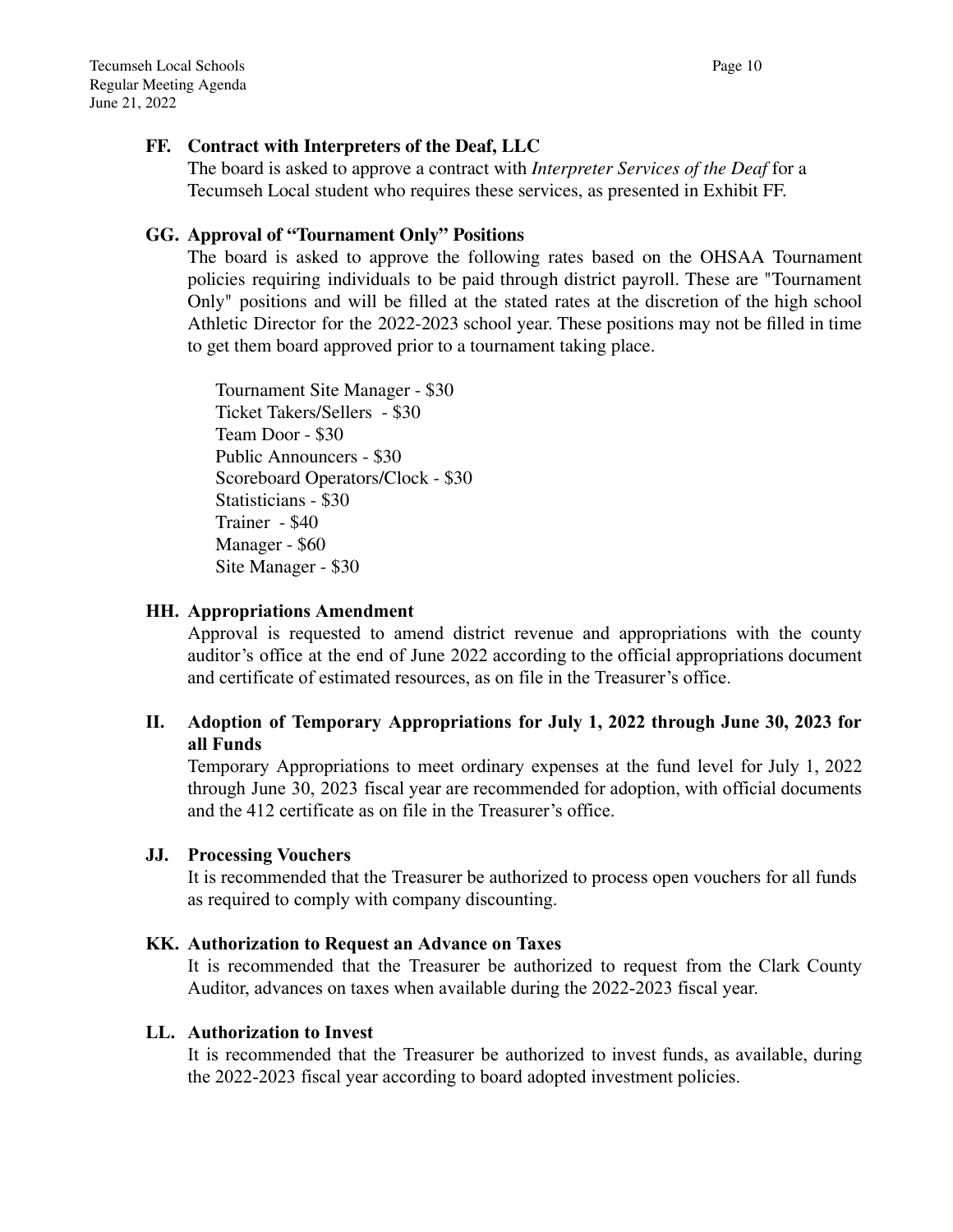#### **MM.Fund Advances and Transfers**

1) It is recommended that the Treasurer be authorized to transfer monies within a fund from one account to another and/or establish new accounts in all funds except Bond Retirement during the 2022-2023 fiscal year.

2) It is recommended that the Treasurer be authorized to advance monies from the General Fund to any federal and/or state funds that reflect a deficit cash balance at the end of any month during 2022-2023, with monies to be returned to the General Fund upon receipt of monies so designated for the fund. (Example: Title I monies not received as scheduled.)

#### **NN. Fixed Asset Disposal List**

The inventory disposal list for Fiscal Year 2022 is recommended for approval at this time. The list consists of any items that are obsolete, and/or no longer functional. See Exhibit NN.

#### **OO. SAA and Athletic Budgets for Fiscal Year 2023**

The board is asked to approve the SAA and Athletic Budgets for Fiscal Year 2023, as on file in the Treasurer's office.

018 9042 Principal's Support - Donnelsville Elementary 018 9046 Principal's Support - Tecumseh Middle School 018 9050 Principal's Support - Park Layne Elementary 018 9051 Principal's Fund - Tecumseh High School 018 9052 Principal's Support - New Carlisle Elementary 022 9018 Special Trust - Tecumseh Middle School 022 9021 Special Trust - Tecumseh High School 022 9042 Special Trust - Donnelsville Elementary 022 9050 Special Trust - Park Layne Elementary 022 9052 Special Trust - New Carlisle Elementary 200 9101 Student Council - Tecumseh High School 200 9108 Student Council - Tecumseh Middle School 200 9111 National Honor Society 200 9131 ROTC - Cadet Corps 200 9132 ROTC - Honor flight 200 9201 FCCLA 200 9204 Academic Team 200 9301 FFA 200 9351 Drama Club 200 9412 Creative Writing Club 200 9519 Science Fund 200 9524 Indoor Track 200 9601 Band Club 200 9723 Senior Class of 2023 200 9724 Junior Class of 2024 200 9725 Sophomore Class of 2025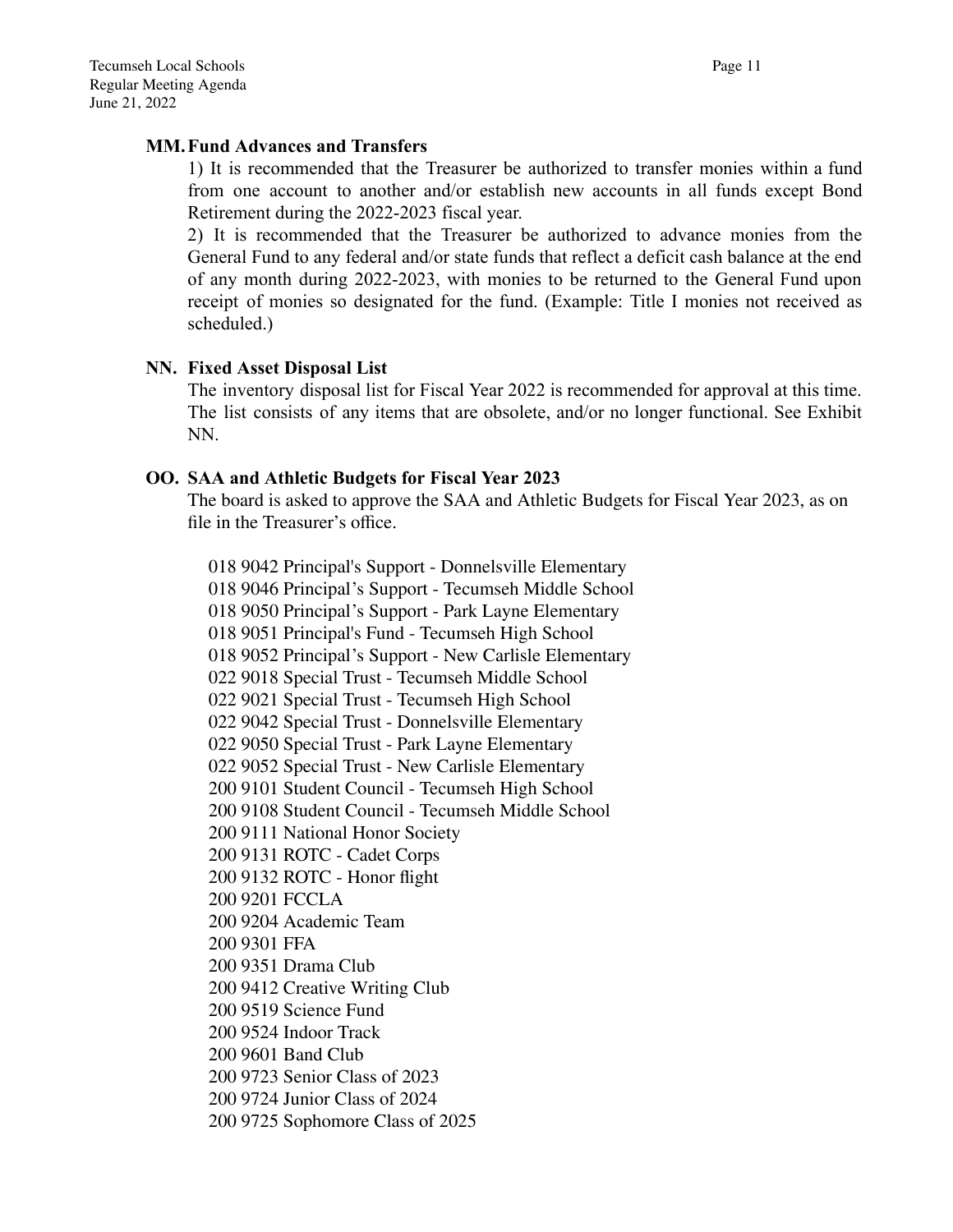200 9726 Freshman Class of 2026 200 9751 Choir Fund 200 9752 Musical 200 9809 Rolling Arrows 200 9851 Yearbook 200 9902 Junior Optimist Club 300 9401 Muse Machine Fund - Inactive 300 9538 MS Basketball Cheer 300 9539 HS Basketball Cheer 300 9540 HS FB Cheer 300 9541 MS Football Cheer 300 9613 Marching Band 300 9614 Pep Band 300 9701 Business Club 300 9921 Athletic Fund 300 9922 Boys Basketball 300 9923 Girls Basketball 300 9924 Girls Soccer 300 9925 HS Football 300 9926 Volleyball 300 9927 Baseball 300 9928 Softball 300 9929 Boys Soccer 300 9930 Wrestling 300 9931 Cross Country 300 9932 Track 300 9933 Boys Golf 300 9934 Girls Tennis 300 9935 Boys Tennis 300 9936 MS Football 300 9937 Bowling 300 9938 Swimming 300 9940 Girls Golf

### **PP. Student Accident Insurance**

Approval is requested for the Student Accident Insurance for 2022-2023 through Guarantee Trust Life. This is the same company the district has used in the past. There are no rate increases from the previous year. See Exhibit OO.

### **QQ. Approval of School Related Organizations**

The Board is asked to approve the following Booster/PTO School Related Organizations for the 2022-2023 school year. This recognition will be renewed every year.

Tecumseh FFA Alumni Tecumseh Band Boosters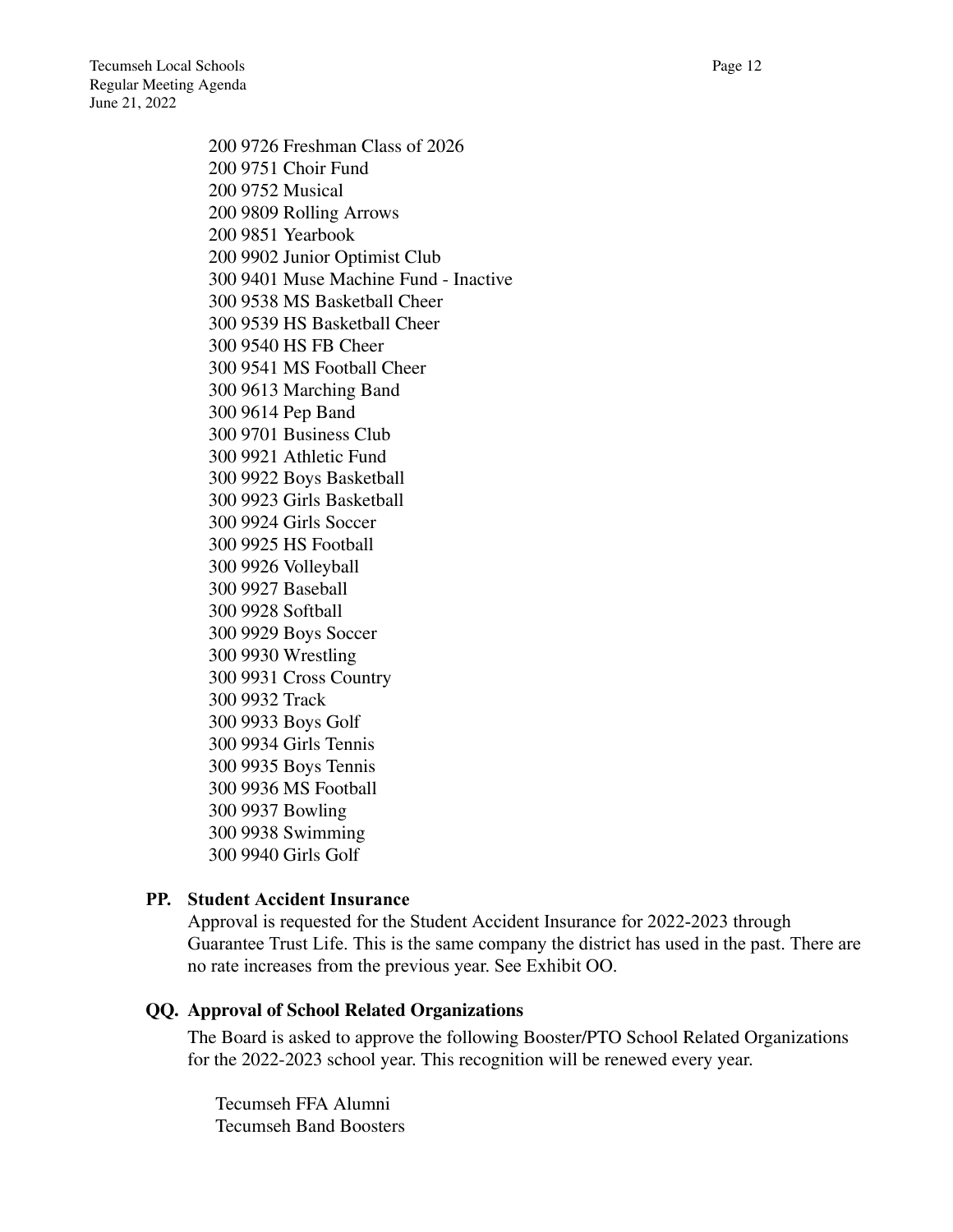Athletic Boosters Arrows Parent Nation Elementary PTO Booster Group

#### **RR. Complimentary Passes**

The board is asked to approve the following resolution, as presented.

#### Complimentary Passes

WHEREAS, in accordance with state law, the Board of Education offers certain benefits to our employees; and

WHEREAS, the Board of Education offers certain benefits to the community residents and other individuals; and

WHEREAS, the District and community benefit through the presence of district faculty, staff and others identified in this resolution at school-sponsored athletic and cultural events;

NOW, THEREFORE, BE IT RESOLVED by the Tecumseh Local School District Board of Education as follows:

The Board of Education provides complimentary passes and waives payment of any entry fee to the events listed below for all full-time and part-time employees, Board of Education members, District Golden Age Club members, current municipal officials, current fire/police/safety officials, district coaches and their immediate family members, local media, retired teachers, event workers, league pass holders, college coaches, athletic program sponsors and special event participants for the 2022-2023 school year. Complimentary passes/payment waiver applies to the following district events: high school and middle school sporting events.

IT IS FOUND AND DETERMINED that all formal action of this Board of Education concerning or related to the adoption of this Resolution was adopted in an open meeting of this board, and all deliberations of this board that resulted in such formal action were adopted in meetings open to the public, in compliance with all applicable requirements of the Ohio Revised Code.

### **SS. Resolution Determining to Proceed with Library Current Expense Levy**

The Board is asked to approve the following Resolution Determining to Proceed with the Library Current Expense Levy for the November 2022 Ballot. See Exhibit SS**.**

\_\_\_\_\_\_\_\_\_\_\_\_\_\_\_\_\_\_\_\_\_\_\_\_\_\_\_\_\_\_\_\_\_\_\_\_\_\_\_\_\_\_\_\_\_\_\_\_\_\_\_\_\_\_\_\_\_\_\_\_\_\_\_\_\_\_\_\_\_\_\_\_\_\_\_\_\_\_\_\_\_\_\_\_\_\_\_\_\_\_\_\_\_\_\_\_\_\_\_\_\_\_\_\_\_\_\_\_\_\_\_\_\_\_\_

\_\_\_\_\_\_\_\_\_\_\_\_\_\_\_\_\_\_\_\_\_\_\_\_\_\_\_\_\_\_\_\_\_\_\_\_\_\_\_\_\_\_\_\_\_\_\_\_\_\_\_\_\_\_\_\_\_\_\_\_\_\_\_\_\_\_\_\_\_\_\_\_\_\_\_\_\_\_\_\_\_\_\_\_\_\_\_\_\_\_\_\_\_\_\_\_\_\_\_\_\_\_\_\_\_\_\_\_\_\_\_\_\_\_\_

ROLL CALL: Scott\_\_\_ Slagell\_\_\_ Martin\_\_\_ Priest\_\_\_ Stafford\_\_\_

## *INSTRUCTIONAL*

Superintendent recommends, moves and seconds that the Board of Education approves the following.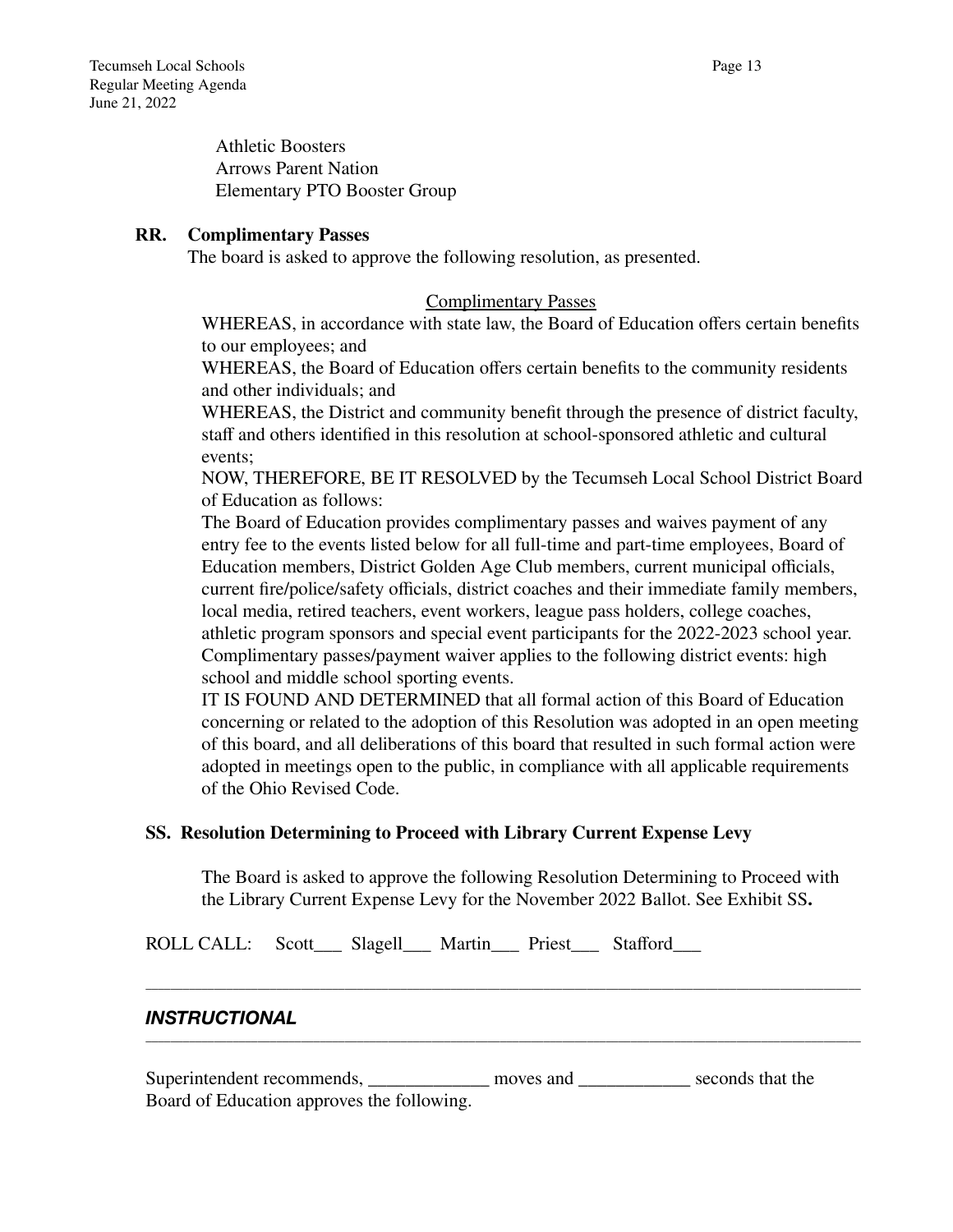#### **TT. Student Handbook**

The board is asked to approve the Student Handbook for the 2022-2023 school year, as presented. See Exhibit TT.

\_\_\_\_\_\_\_\_\_\_\_\_\_\_\_\_\_\_\_\_\_\_\_\_\_\_\_\_\_\_\_\_\_\_\_\_\_\_\_\_\_\_\_\_\_\_\_\_\_\_\_\_\_\_\_\_\_\_\_\_\_\_\_\_\_\_\_\_\_\_\_\_\_\_\_\_\_\_\_\_\_\_\_\_\_\_\_\_\_\_\_\_\_\_\_\_\_\_\_\_\_\_\_\_\_\_\_\_\_\_\_\_\_\_\_

\_\_\_\_\_\_\_\_\_\_\_\_\_\_\_\_\_\_\_\_\_\_\_\_\_\_\_\_\_\_\_\_\_\_\_\_\_\_\_\_\_\_\_\_\_\_\_\_\_\_\_\_\_\_\_\_\_\_\_\_\_\_\_\_\_\_\_\_\_\_\_\_\_\_\_\_\_\_\_\_\_\_\_\_\_\_\_\_\_\_\_\_\_\_\_\_\_\_\_\_\_\_\_\_\_\_\_\_\_\_\_\_\_\_\_

\_\_\_\_\_\_\_\_\_\_\_\_\_\_\_\_\_\_\_\_\_\_\_\_\_\_\_\_\_\_\_\_\_\_\_\_\_\_\_\_\_\_\_\_\_\_\_\_\_\_\_\_\_\_\_\_\_\_\_\_\_\_\_\_\_\_\_\_\_\_\_\_\_\_\_\_\_\_\_\_\_\_\_\_\_\_\_\_\_\_\_\_\_\_\_\_\_\_\_\_\_\_\_\_\_\_\_\_\_\_\_\_\_\_\_

\_\_\_\_\_\_\_\_\_\_\_\_\_\_\_\_\_\_\_\_\_\_\_\_\_\_\_\_\_\_\_\_\_\_\_\_\_\_\_\_\_\_\_\_\_\_\_\_\_\_\_\_\_\_\_\_\_\_\_\_\_\_\_\_\_\_\_\_\_\_\_\_\_\_\_\_\_\_\_\_\_\_\_\_\_\_\_\_\_\_\_\_\_\_\_\_\_\_\_\_\_\_\_\_\_\_\_\_\_\_\_\_\_\_\_

\_\_\_\_\_\_\_\_\_\_\_\_\_\_\_\_\_\_\_\_\_\_\_\_\_\_\_\_\_\_\_\_\_\_\_\_\_\_\_\_\_\_\_\_\_\_\_\_\_\_\_\_\_\_\_\_\_\_\_\_\_\_\_\_\_\_\_\_\_\_\_\_\_\_\_\_\_\_\_\_\_\_\_\_\_\_\_\_\_\_\_\_\_\_\_\_\_\_\_\_\_\_\_\_\_\_\_\_\_\_\_\_\_\_\_

ROLL CALL: Scott\_\_\_ Slagell\_\_\_ Martin\_\_\_ Priest\_\_\_ Stafford\_\_\_

# *ATHLETIC*

Superintendent recommends, moves and seconds that the Board of Education approves the following.

#### **UU. Cheer Camp**

The board is asked to approve a cheer camp, as presented.

July 11 - 13, 2022 5:00 p.m. - 8:00 p.m. \$30 per camper, \$10 per additional family member Campers will receive a t-shirt.

ROLL CALL: Scott\_\_\_ Slagell\_\_\_ Martin\_\_\_ Priest\_\_\_ Stafford\_\_\_

### *POLICY*

None at this time.

#### **V. PLANNING AND DISCUSSION**

#### **VI. INFORMATION ITEMS**

- July 4 Independence Day Board Office Closed
- July 22-29 Clark County Fair
- Aug. 9 Board of Education Regular Meeting, 6:00 p.m.
- Aug. 15-16 Teacher Work Days
- Aug. 17 First Day for Students
- Aug 19 AFJROTC Freshman Dance at THS 6:00 p.m. 8:00 p.m.
- 
- Aug. 29 Board of Education Joint Meeting, 6:30 p.m.<br>Sept. 5 Labor Day No School Board Office Closed Labor Day - No School - Board Office Closed

### **VII. COMMENTS AND QUESTIONS FROM BOARD MEMBERS**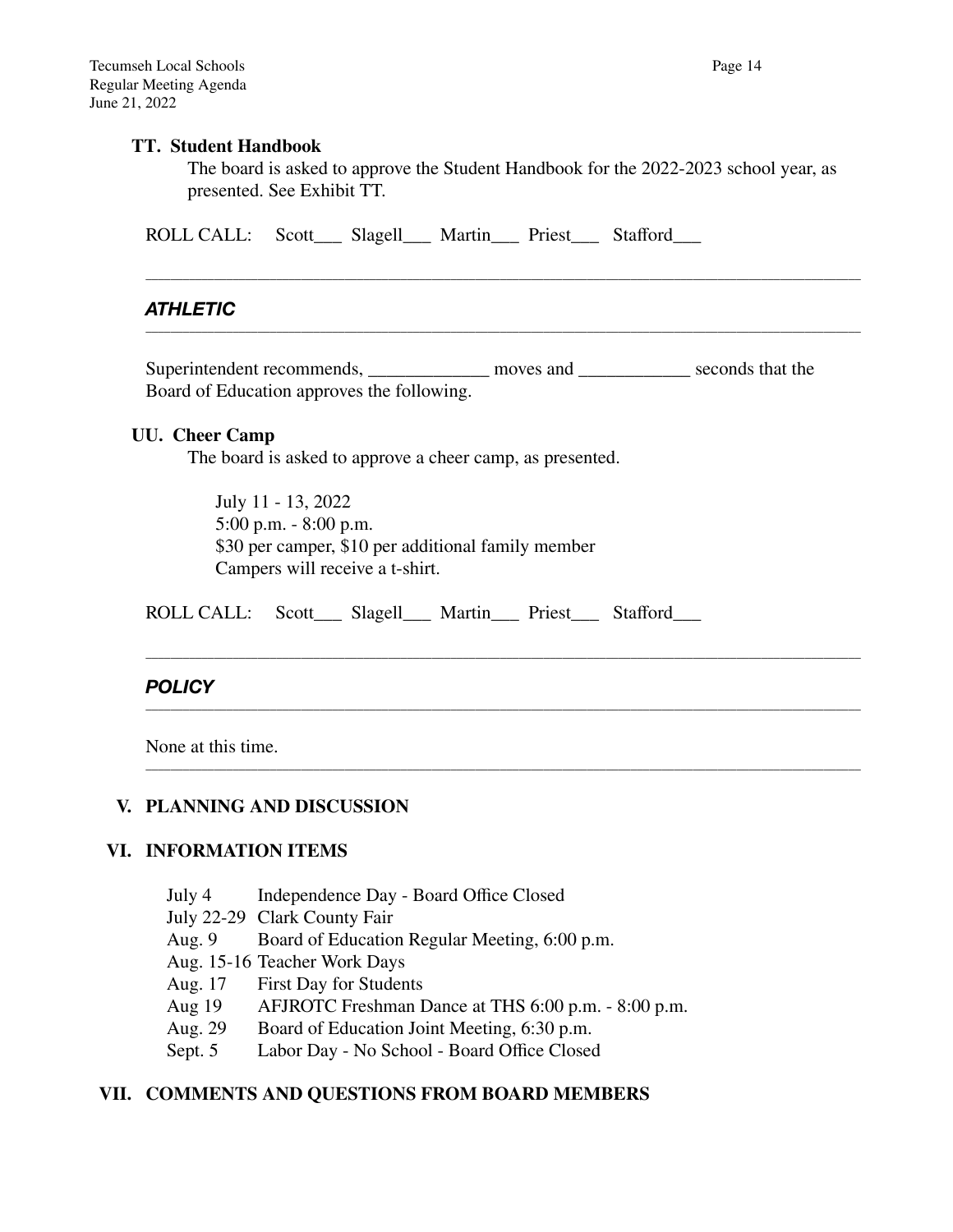## **VIII. PUBLIC COMMENTS**

#### **IX. EXECUTIVE SESSION**

\_\_\_\_\_\_\_\_\_\_\_\_\_\_ moves and \_\_\_\_\_\_\_\_\_\_\_\_\_ seconds for recess into Executive Session for the reason(s) indicated on the last page of the agenda.

ROLL CALL: Scott\_\_\_ Slagell\_\_\_ Martin\_\_\_ Priest\_\_\_ Stafford\_\_\_

Time out to Executive Session \_\_\_\_\_\_\_\_\_.

Reconvened to Regular Meeting at \_\_\_\_\_\_\_\_\_\_.

#### **X. Expulsion Appeal**

moves and seconds to (uphold / overturn) the decision of Superintendent Paula Crew regarding the expulsion of a student.

ROLL CALL: Scott\_\_\_ Slagell\_\_\_ Martin\_\_\_ Priest\_\_\_ Stafford\_\_\_

### **XI. ADJOURNMENT**

\_\_\_\_\_\_\_\_\_\_\_\_\_\_\_ moves and \_\_\_\_\_\_\_\_\_\_\_\_\_\_\_\_\_ seconds to adjourn the meeting.

ROLL CALL: Scott\_\_\_ Slagell\_\_\_ Martin\_\_\_ Priest\_\_\_ Stafford\_\_\_

Time: \_\_\_\_\_\_\_\_\_\_\_\_